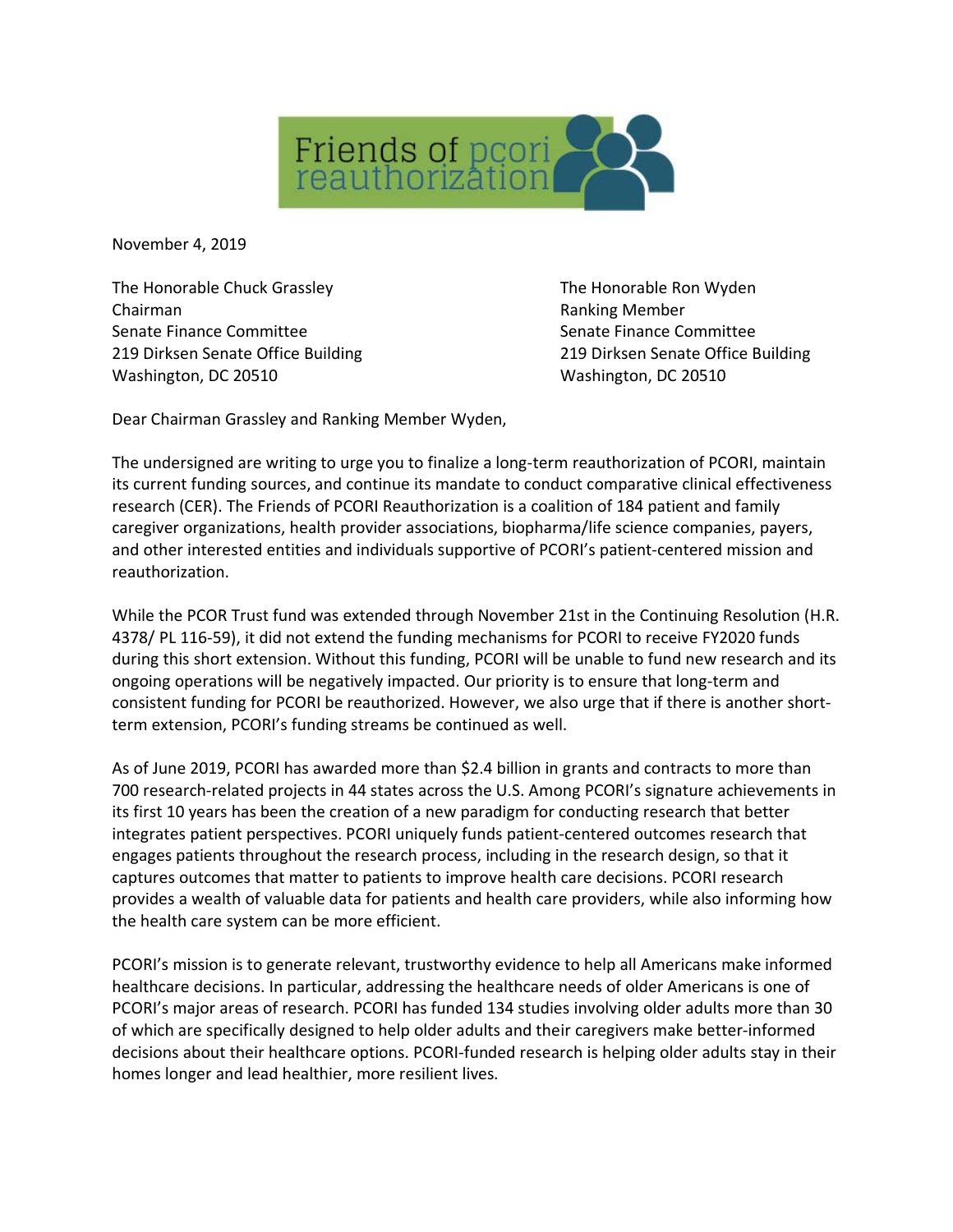Enact a Long-Term reauthorization of PCORI that maintains its current funding mechanisms Research is a long-term endeavor, and some high quality CER studies can take 4-5 years to complete. Even after the completion of these studies, additional time is needed to develop and implement clinical decision support and shared decision-making tools. For the ongoing investment in PCORI-funded research to be most impactful, stability in PCORI funding is imperative to allow ample time to conclude studies, disseminate the findings, develop implementation tools, and drive implementation where appropriate. Reaffirming a long-term commitment to PCORI's patientcentered mission will allow the Institute to build on its success in changing the culture of research and will enhance its work in partnership with other agencies and stakeholders to support a sustainable infrastructure for disseminating and implementing research outcomes in a manner that improves healthcare decision-making between patients and their providers.

The ROI on Medicare's investment in PCORI is already very high. Much of PCORI's work focuses on older adults—with results that can help older adults achieve the outcomes they want, reduce the burden major health problems impose on them, and even lower their costs. PCORI-funded research also reinforces the Centers for Medicare and Medicaid Services' (CMS) efforts to advance an informed healthcare system that improves health care decision-making by patients and their providers. No other type of organization does the type of research PCORI does, and consistent, predictable funding is imperative to resource their work.

Maintain PCORI's mandate to conduct comparative clinical effectiveness research High-quality, evidence-based care is crucial to reducing costs in the healthcare system. PCORI is the only research organization dedicated to funding studies that compare care approaches to determine what works best, for whom, and under which circumstances, and driven by a diverse multi-stakeholder Board of Governors and a patient-centered mission. By providing feedback on what care is going to provide the best result to each patient, PCORI is generating invaluable information that will save our health care system significant expenditures by empowering patients to choose treatments that work best and therefore limit adverse events such as hospitalization and multiple courses of treatment.

We laud your leadership in taking action to achieve a long-term, fully-funded reauthorization of PCORI and look forward to engaging with you to finalize legislation to extend its patient-centered mission as soon as possible.

Sincerely,

## **Organizations**

Academy of Managed Care Pharmacy AcademyHealth AfricanAmericansAgainstAlzheimer's Network Alliance for Aging Research Alpha-1 Foundation American Academy of Family Physicians American Academy of Neurology American Academy of Pediatrics American Association for Dental Research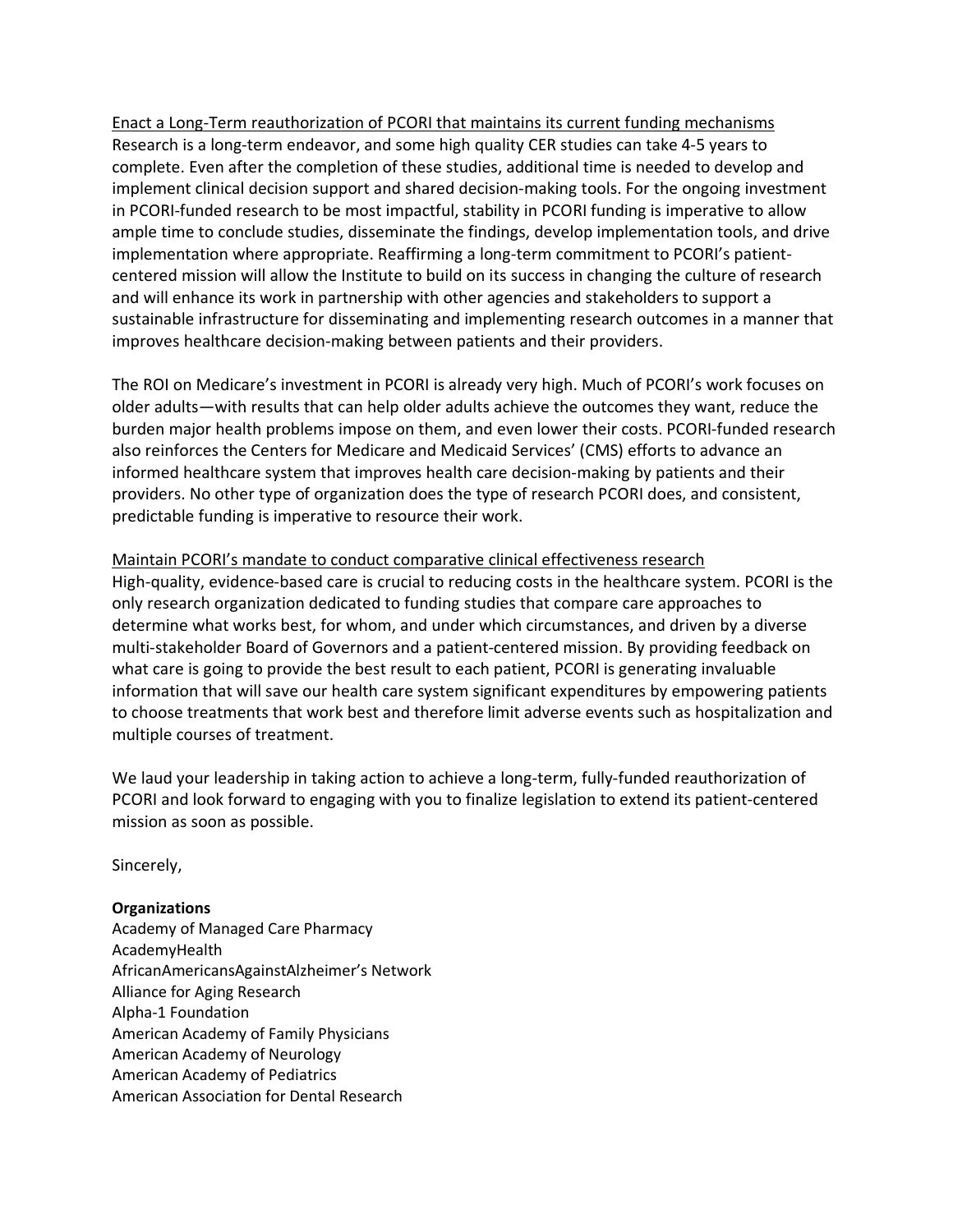American Association for Respiratory Care American Association for the Study of Liver Diseases American Association of Colleges of Pharmacy American Association of Neurological Surgeons American Association of Nurse Practitioners American Association of Orthopaedic Surgeons American Association on Health and Disability American Chiropractic Association American College of Physicians American College of Surgeons American Congress of Rehabilitation Medicine American Diabetes Association American Heart Association American Liver Foundation American Lung Association American Medical Informatics Association American Multiple Endocrine Neoplasia Support American Occupational Therapy Association American Parkinson Disease Association American Psychological Association American Society for Transplantation and Cellular Therapy American Society of Hematology American Society of Nephrology American Thoracic Society American Urological Association America's Essential Hospitals Arthritis Foundation Associated Medical Schools of New York Association for Clinical and Translational Science Association for Community Affiliated Plans Association of American Medical Colleges Association of American Universities Association of Departments of Family Medicine Association of Family Medicine Residency Directors Association of Pathology Chairs Association of Public and Land-grant Universities Association of Rehabilitation Nurses Association of Schools and Programs of Public Health Association of University Centers on Disabilities Asthma and Allergy Foundation of America Better Medicare Alliance Brain Injury Association of America BrightFocus Foundation Caregiver Action Network Cedars-Sinai Celiac Disease Foundation Children's Hospital of Philadelphia Cholangiocarcinoma Foundation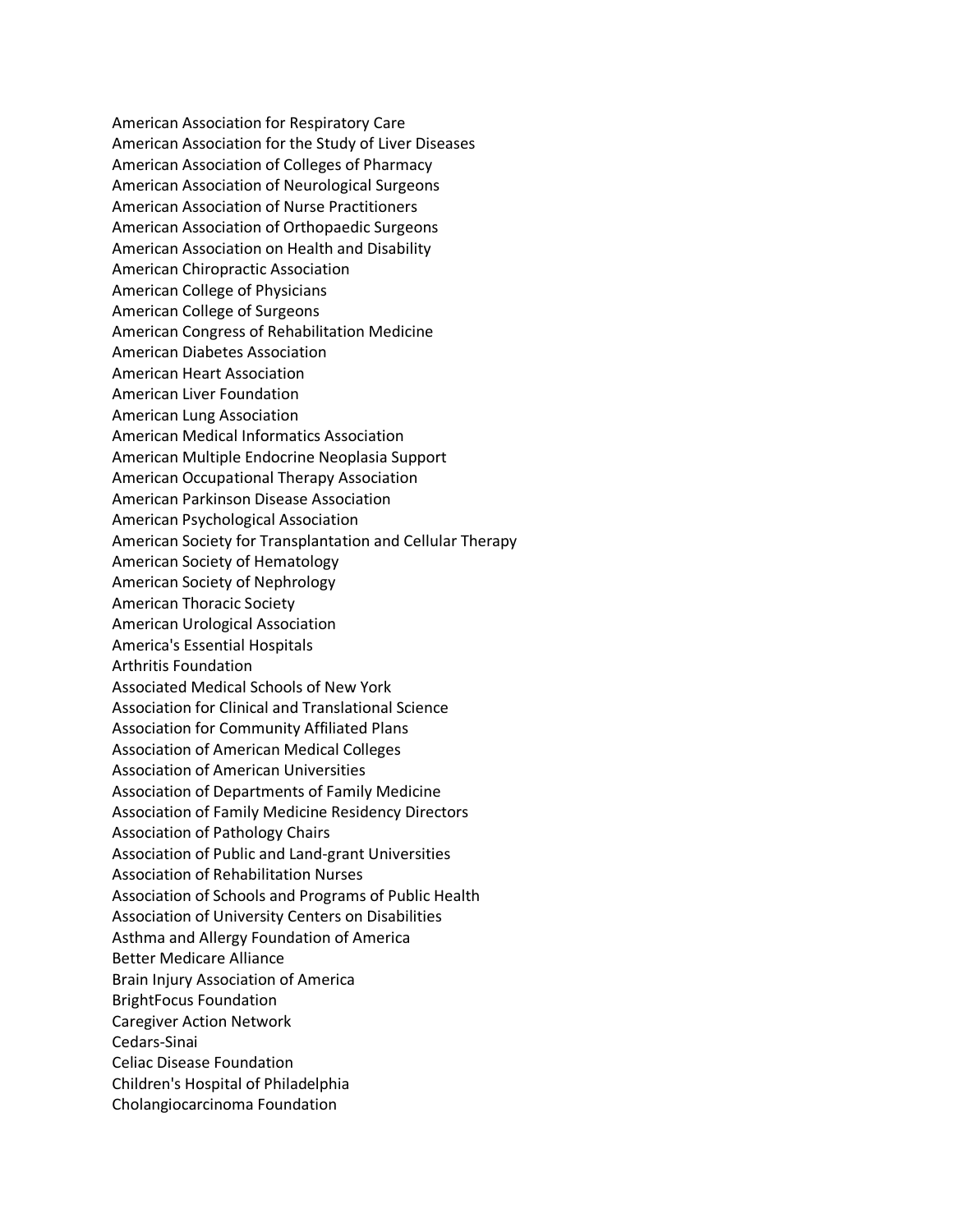Cincinnati Children's Hospital Medical Center Clinical Research Forum Coalition for Clinical and Translational Science Coalition for Disability Health Equity Coalition to Transform Advanced Care (C-TAC) Columbia University Irving Medical Center Congress of Neurological Surgeons COPD Foundation Creaky Joints (Global Healthy Living Foundation) Creighton University School of Medicine Crohn's and Colitis Foundation Cure HHT Dartmouth Hitchcock Health Davis Phinney Foundation Digestive Disease National Coalition Dorney-Koppel Foundation Duke University School of Medicine Dystonia Advocacy Network Dystonia Medical Research Foundation Epilepsy Association of North Carolina Epilepsy Foundation Families USA Fannie Lou Hamer Cancer Foundation **FasterCures** Fight Colorectal Cancer FORCE: Facing Our Risk of Cancer Empowered Friends of Cancer Research GBS|CIDP Foundation International Genetic Alliance GLMA: Health Professionals Advancing LGBTQ Equality Global Liver Institute Go2Foundation for Lung Cancer Harvard Medical School Healthcare Leadership Council Healthcare Research Associates LLC/ The S.T.A.R. Initiative Heart Valve Voice US Hydrocephalus Association Indiana University Infectious Diseases Society of America International Cancer Advocacy Network International Foundation for Gastrointestinal Disorders International Pemphigus and Pemphigoid Foundation Interstitial Cystitis Association Johns Hopkins University & Medicine Lakeshore Foundation LatinosAgainstAlzheimer's Network Livpact Louisiana Public Health Institute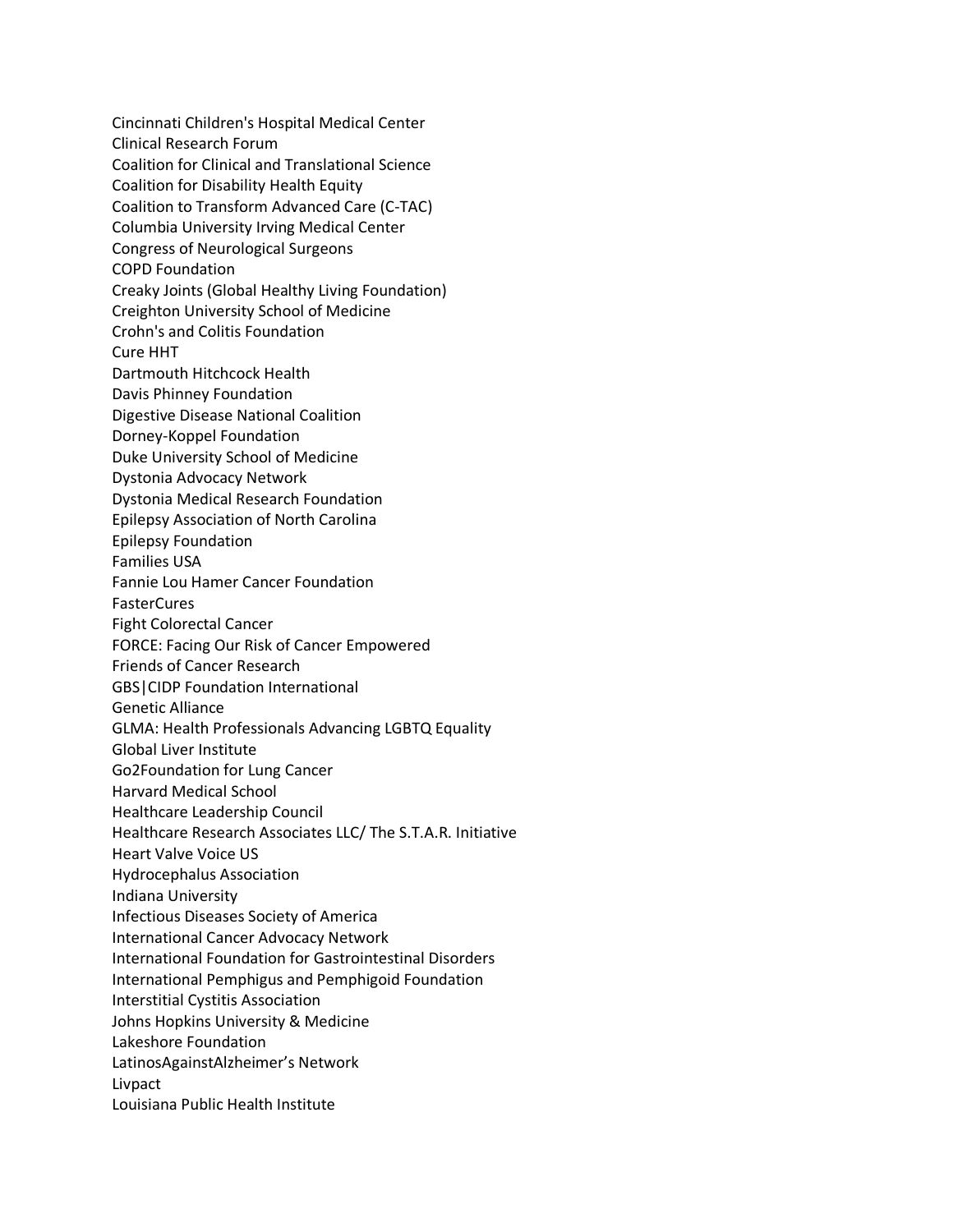Lupus and Allied Diseases Association Inc. Lymphatic Education & Research Network March of Dimes Mended Hearts Men's Health Network METAvivor Mississippi Network for Cancer Control and Prevention, The University of Southern Mississippi Moffitt Cancer Center Muscular Dystrophy Association (MDA) Muslims for Evidence Based Healthcare National Alliance on Mental Illness National Alopecia Areata Foundation National Ataxia Foundation National Blood Clot Alliance National Eczema Association National Fibromyalgia and Chronic Pain Association National Health Council National Hispanic Medical Association National Kidney Foundation National Multiple Sclerosis Society National Organization for Rare Disorders (NORD) National Pancreas Foundation National Partnership for Women & Families National Patient Advocate Foundation National Psoriasis Foundation Necrotizing Enterocolitis Society Nemours Children's Health System NephCure Kidney International Neuropathy Action Foundation New York University School of Medicine No Health without Mental Health Nontuberculous Mycobacteria Info & Research North American Primary Care Research Group OCHIN Ochsner Health System Oncology Nursing Society Parkinson's Foundation Partners Healthcare Partnership to Improve Patient Care Patient-Centered Primary Care Collaborative Personalized Medicine Coalition Phelan-McDermid Syndrome Foundation Planetree International Powerful Patient Inc. Prisma Health Project Sleep Public Sector HealthCare Roundtable Pulmonary Fibrosis Foundation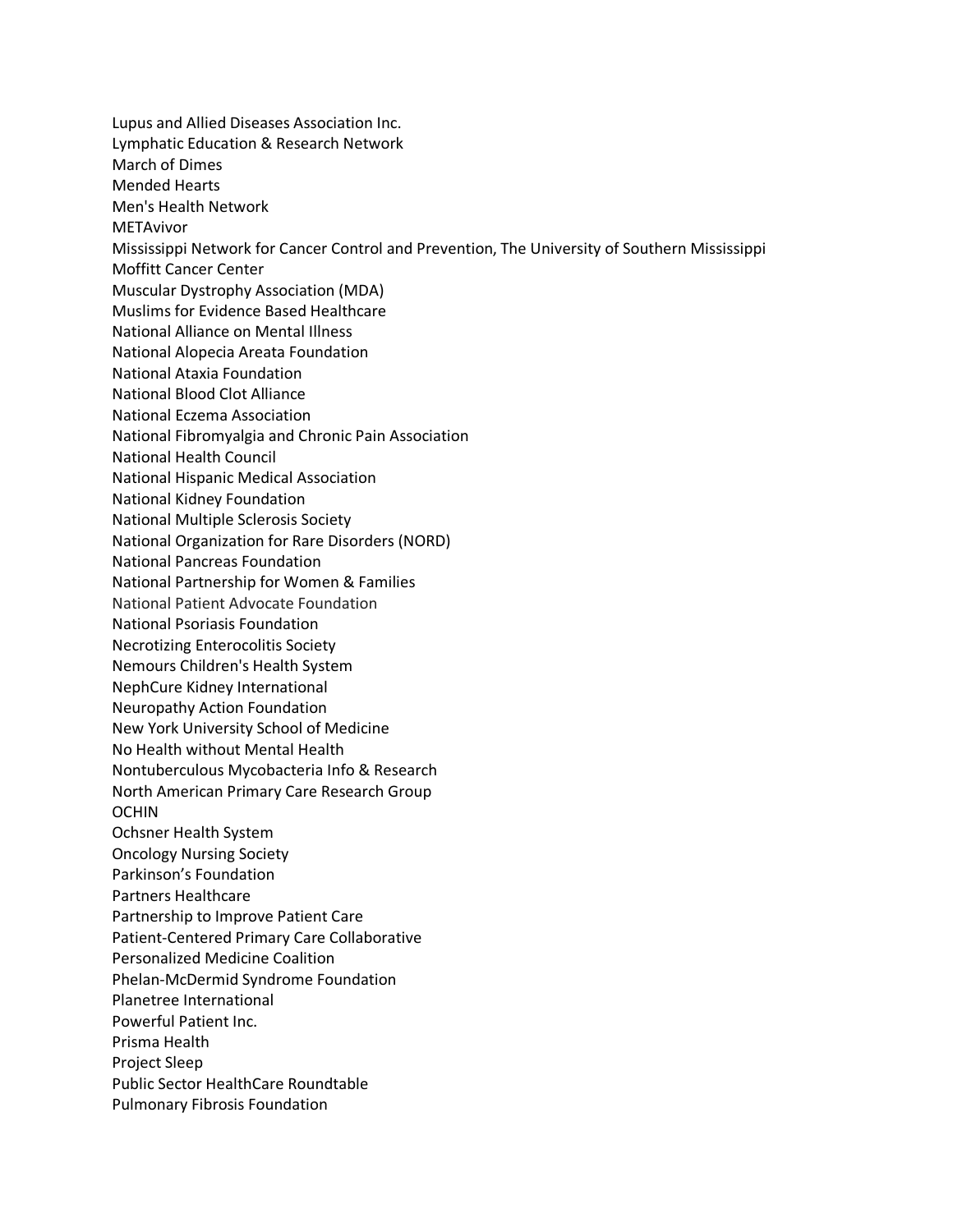Pulmonary Hypertension Association PXE International Research!America Restless Legs Syndrome Foundation Scleroderma Foundation Sleep Research Society Society of General Internal Medicine Society of Teachers of Family Medicine Solve ME/CFS Initiative Stanford University School of Medicine Sturge-Weber Foundation The George Washington University Cancer Center The Marfan Foundaton The Society of Thoracic Surgeons The University of North Carolina at Chapel Hill Tulane University School of Medicine University Hospitals, Cleveland, Ohio University of Alabama at Birmingham University of California, Los Angeles University of California, San Francisco University of California System University of Colorado Anschutz Medical Campus University of Florida University of Hawaii John A. Burns School of Medicine University of Iowa Health Care University of Kansas Medical Center University of Maryland, Baltimore University of Miami Health System University of New Mexico Health Sciences Center University of Pennsylvania Health System (Penn Medicine) University of Pittsburgh University of Utah University of Vermont Larner College of Medicine University of Virginia Health System University of Washington US COPD Coalition US Hereditary Angioedema Association UW Medicine Vanderbilt University Medical Center Virginia Commonwealth University Wake Forest School of Medicine Washington University, St. Louis Weill Cornell Medicine

## **PCORI Ambassadors**

Bill Adams, PCORI Ambassador, Erhard, Minnesota Peter Anderson, PCORI Ambassador, Charleston, West Virginia Sonya Ballentine, PCORI Ambassador Chicago Health Disparities Center, Illinois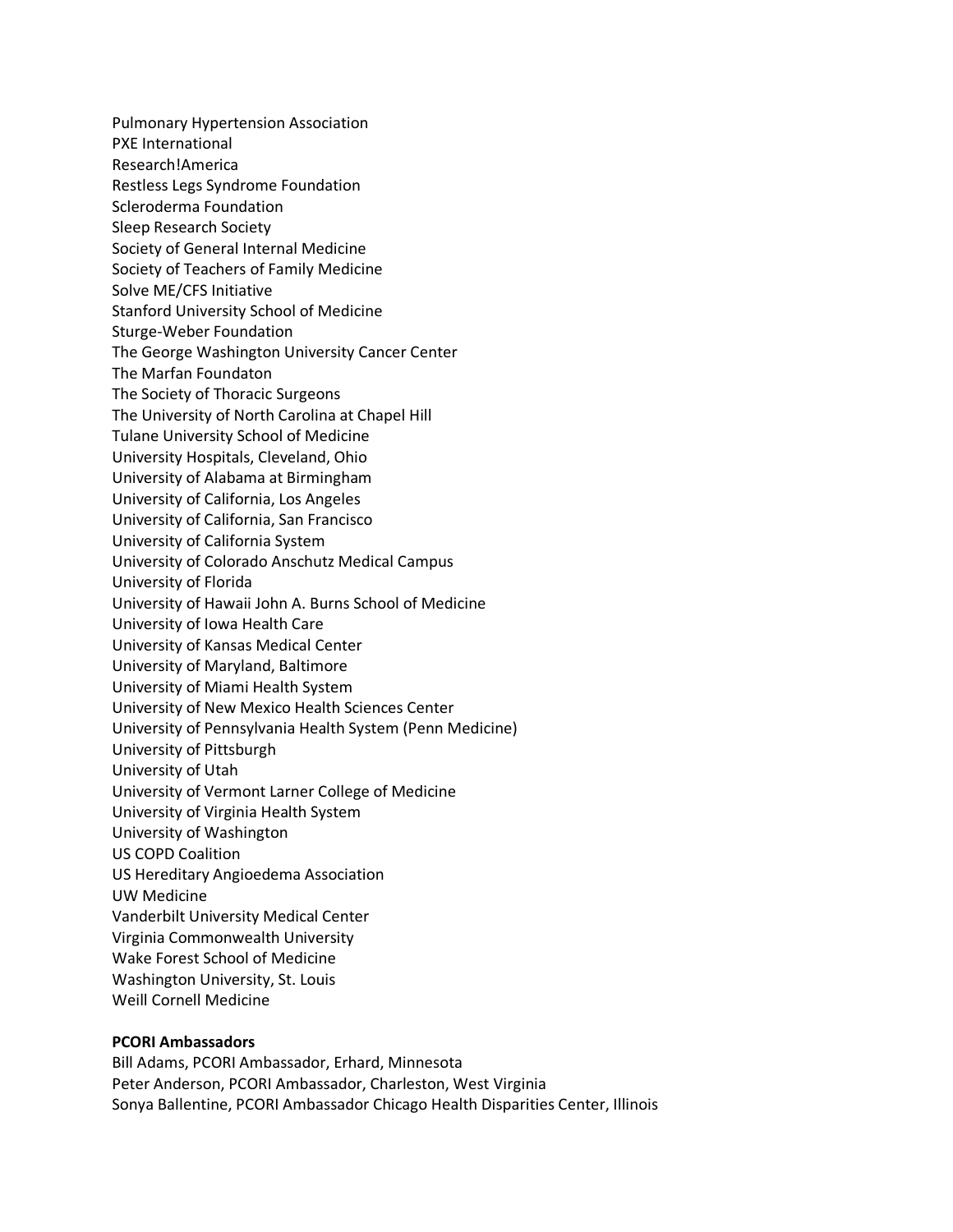Rosie Bartel, Patient Advocate, Chilton, Wisconsin

James Beck, MD, Vice Dean for Government Affairs and Health Care Policy, Marshall University Joan C. Edwards School of Medicine, Huntington, West Virginia

Lyn Behnke, PCORI Ambassador, Assistant Professor of Nursing, University of Michigan - Flint Jennifer Canvasser, PCORI Ambassador, Davis, California

Martie Carnie, PCORI Ambassador, Senior Patient Experience Advisor, Center for Patients and Families, Brigham and Women's Hospital, Boston, Massachusetts

Thomas Carton, Chief Data Officer, Principal Investigator, Louisiana Public Health Institute Matt Cheung, PCORI Ambassador, Los Gatos, California

Kimerly Coshow, PhD, PCORI Ambassador, Parkinson's Disease Patient & Research Advocate, Blue Ridge, Georgia

Amy Eisenstein, PCORI Ambassador, Chicago, Illinois

Maureen Fagan, PCORI Patient Experience Panelist and Chief Experience Officer, University of Miami Health System

Joel Gelfand,

Venus Gines, President & Founder, Dia de la Mujer Latina, Manvel, Texas

Lawrence Goldberg MD, PCORI Ambassador, Philadelphia, Pennsylvania

Regina Greer-Smith, PCORI Ambassador, Illinois

Heather Guidone, PCORI Ambassador, Atlanta, Georgia

Catherine P. Hanson, Director Patient Engagement and Patient and Family Centered Care, University of Miami Health System

James Harrison, PCORI Ambassador, Assistant Professor, University of California, San Francisco

Jill Harrison, Director of Research, Planetree International, Derby, Connecticut

Marcia Horn, PCORI Ambassador, Phoenix, Arizona

Matthew Hudson, Ph.D., M.P.H, Director of Cancer Care Delivery Research, Greenville, South Carolina Wenora Johnson, PCORI Ambassador, Illinois

Leslie MacGregor Levine PhD, VMD, JD, PCORI Ambassador, advisory panel member and merit reviewer, patient advocate, Neuropathy Action Foundation, Boston, Massachusetts

Susan Lin, PCORI Ambassador, Advisory Panel member, and Merit Reviewer, Round Hill, Virginia Donald A. McClain, Senior Associate Dean for Clinical Research Director, Clinical and Translational

Science Institute, Wake Forest School of Medicine

Seth Morrison, PCORI Patient Reviewer and patient advocate, Las Vegas, Nevada

James Pantelas, PCORI Ambassador, Howell, Michigan

Maria Pellerano, PCORI Ambassador, New Brunswick, New Jersey

Philip Posner, PCORI Ambassador, Arlington, Virginia

Joan D. Powell, MDS Patient Advocate, Laguna Niguel, California

Ting Pun, PCORI Ambassador and Stanford Healthcare PFAC, Portola Valley, California

Bobbie Reed, PCORI Ambassador, Wexford, Pennsylvania

Anita Roach, M.S., PCORI Ambassador, Arlington, Virginia

Brendaly Rodríguez, MA, CPH, Patient, PCORI Ambassador and member PCORI Advisory Committee on

Patient Engagement, University of Miami Miller School of Medicine

Beverly Rogers, PCORI Ambassador, Indianapolis, Indiana

Carol Schulte, PCORI Ambassador, Red Bank, New Jersey

Norah Schwartz, Ph.D., PCORI Ambassador, San Diego, California

MaryAnne Sterling, PCORI Ambassador, Virginia

Sandra Sufian, Associate Professor; University of Illinois, College of Medicine and Applied Health Science

Jeff Taylor, PCORI Ambassador, Palm Springs, California

Rachelle Tepel PhD, PCORI Ambassador, Arlington, Virginia